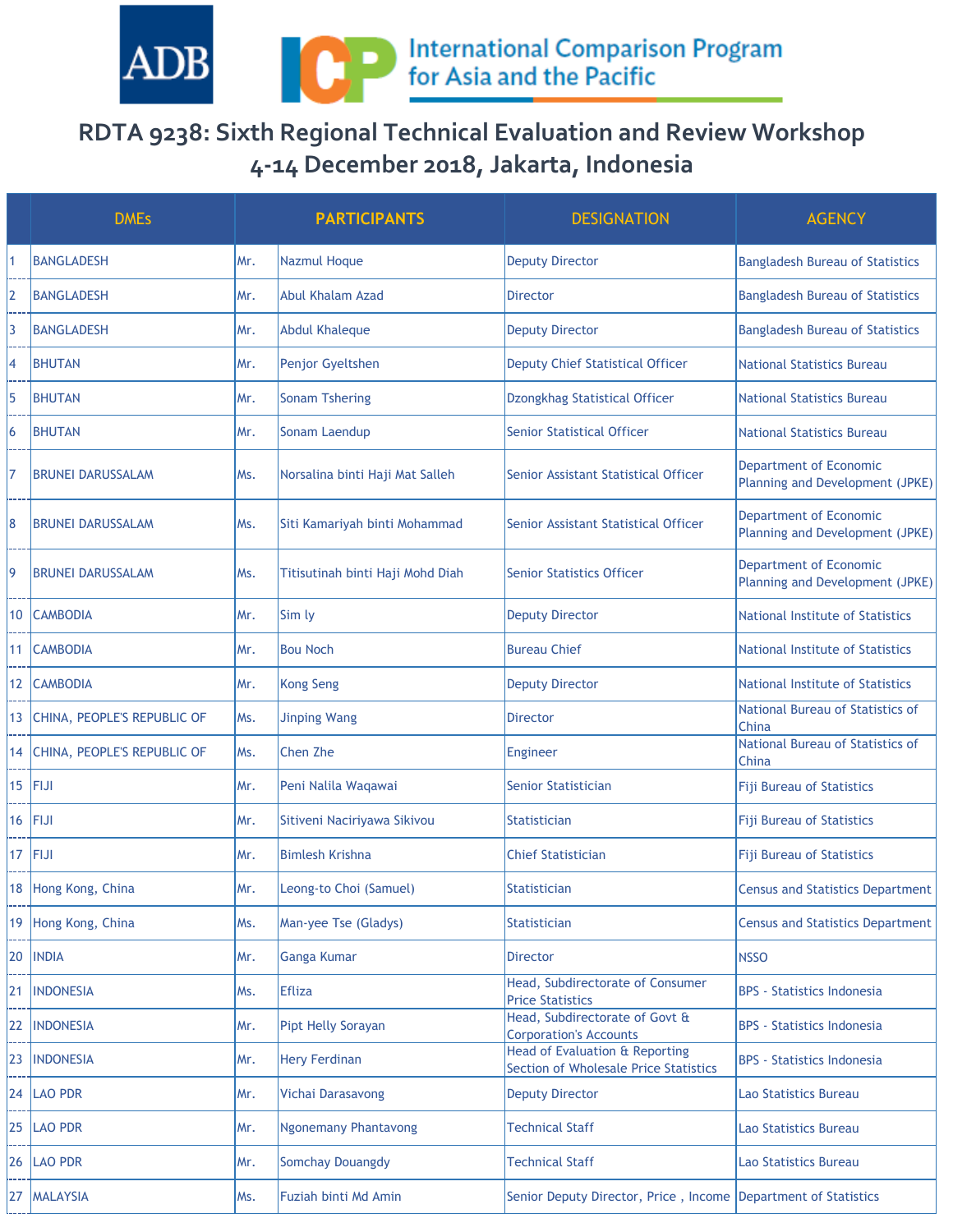|    | <b>DMEs</b>          |      | <b>PARTICIPANTS</b>             | <b>DESIGNATION</b>                                                                                  | <b>AGENCY</b>                                                    |
|----|----------------------|------|---------------------------------|-----------------------------------------------------------------------------------------------------|------------------------------------------------------------------|
| 28 | <b>MALAYSIA</b>      | lMr. | Muhammad Amri bin Idris         | Director, State Office of Selangor                                                                  | <b>Department of Statistics</b>                                  |
| 29 | IMALAYSIA            | lMs. | Nahdhatul Akmal binti Abu Bakar | <b>Assistant Director, National Accounts</b><br><b>Statistics Division</b>                          | <b>Department of Statistics</b>                                  |
| 30 | <b>MALDIVES</b>      | IMs. | Sajida Ahmed                    | <b>Deputy Statistician</b>                                                                          | <b>National Bureau of Statistics</b>                             |
| 31 | <b>MALDIVES</b>      | Ms.  | Lizama Faheem                   | <b>Senior Statistical Officer</b>                                                                   | <b>National Bureau of Statistics</b>                             |
| 32 | <b>MALDIVES</b>      | lMs. | <b>Aishath Hassan</b>           | <b>GDP</b>                                                                                          | <b>National Bureau of Statistics</b>                             |
| 33 | <b>MONGOLIA</b>      | Ms.  | Enkhzaya Dambiijantsan          | Senior Statistician                                                                                 | <b>National Statistical Office</b>                               |
| 34 | <b>MONGOLIA</b>      | lMr. | Munkh-Orgil Galbadrakh          | Senior Officer                                                                                      | <b>National Statistical Office</b>                               |
| 35 | <b>MONGOLIA</b>      | Ms.  | Munkhtsetseg Munkhjargal        | <b>Senior Officer</b>                                                                               | <b>National Statistical Office</b>                               |
| 36 | <b>IMYANMAR</b>      | Ms.  | Cho Cho Myint                   | Director                                                                                            | <b>Central Statistics Organization</b>                           |
| 37 | <b>MYANMAR</b>       | lMr. | Ye Lin Htun                     | <b>Staff Officer</b>                                                                                | Economic Analysis, Planning<br><b>Department</b>                 |
| 38 | <b>IMYANMAR</b>      | lMr. | <b>Kyin Htay</b>                | <b>Director</b>                                                                                     | <b>Planning Department</b>                                       |
| 39 | <b>NEPAL</b>         | lMr. | Gyanendra Bajracharya           | Director                                                                                            | <b>Central Statistics Bureau</b>                                 |
| 40 | <b>NEPAL</b>         | lMr. | Nara Bahadur Kunwar             | <b>Statistics Officer</b>                                                                           | <b>Central Statistics Bureau</b>                                 |
| 41 | NEPAL                | lMr. | Shiva Shrestha                  | <b>Statistics Officer</b>                                                                           | <b>Central Statistics Bureau</b>                                 |
| 42 | <b>PAKISTAN</b>      | lMr. | Liagat Ali                      | <b>Chief Statistical Officer</b>                                                                    | <b>Pakistan Bureau of Statistics</b>                             |
| 43 | <b>PAKISTAN</b>      | Mr.  | <b>Ahtasham Gul</b>             | <b>Statistics Officer</b>                                                                           | <b>Pakistan Bureau of Statistics</b>                             |
| 44 | <b>PHILIPPINES</b>   | Mr.  | Jose Alvin Almedilla            | <b>Senior Statistical Specialist</b>                                                                | <b>Philippine Statistics Authority</b>                           |
| 45 | <b>PHILIPPINES</b>   | lMr. | <b>Dennis Cuevas</b>            | <b>Procurement Manager</b>                                                                          | <b>Electrodynamics Construction</b><br>and Development, Inc.     |
| 46 | <b>PHILIPPINES</b>   | IMs. | <b>Jumille Anne Gamis</b>       | <b>Statistical Specialist I</b>                                                                     | <b>Philippine Statistics Authority</b>                           |
| 47 | <b>PHILIPPINES</b>   | Ms.  | <b>Rachelle Clamor</b>          | <b>Senior Statistical Specialist</b>                                                                | <b>Philippine Statistics Authority</b>                           |
| 48 | <b>PHILIPPINES</b>   | lMr. | <b>Anthony Abalos</b>           | <b>Senior Statistical Specialist</b>                                                                | <b>Philippine Statistics Authority</b>                           |
| 49 | <b>SINGAPORE</b>     | Mr.  | <b>Goh Wei Ming</b>             | <b>Assistant Manager</b>                                                                            | <b>Department of Statistics</b>                                  |
| 50 | <b>SINGAPORE</b>     | Ms.  | Ang Pei Qi                      | <b>Assistant Manager</b>                                                                            | <b>Department of Statistics</b>                                  |
| 51 | <b>SINGAPORE</b>     | lMs. | Low Yan Hua Wendy               | <b>Assistant Director</b>                                                                           | <b>Department of Statistics</b>                                  |
| 52 | <b>SRI LANKA</b>     | Mr.  | <b>AGS Kariyawasam</b>          | <b>Statistician</b>                                                                                 | Department of Census and<br><b>Statistics</b>                    |
| 53 | <b>SRI LANKA</b>     | Mr.  | <b>AMUK Alahakoon</b>           | <b>Director</b>                                                                                     | Department of Census and<br><b>Statistics</b>                    |
| 54 | <b>SRI LANKA</b>     | IMs. | Jeyagowry Sakthiyakumaran       | <b>Statistician</b>                                                                                 | Department of Census and<br><b>Statistics</b>                    |
| 55 | <b>TAIPEI, CHINA</b> | Ms.  | <b>Hsiang-Ting Huang</b>        | Researcher                                                                                          | <b>DGBAS</b>                                                     |
| 56 | <b>TAIPEI, CHINA</b> | Ms.  | Chiao-Yun Chen                  | <b>Executive Officer</b>                                                                            | <b>DGBAS</b>                                                     |
| 57 | <b>THAILAND</b>      | lMs. | Thipkasem Mekjaroon             | Trade Officer (Professional Level),<br>Division of Trade Information and<br><b>Economic Indices</b> | Trade Policy and Strategy Office,<br><b>Ministry of Commerce</b> |
| 58 | <b>THAILAND</b>      | Ms.  | <b>Wasinee Yaisawang</b>        | Trade Officer (Professional Level),<br>Division of Trade Information and<br><b>Economic Indices</b> | Trade Policy and Strategy Office,<br><b>Ministry of Commerce</b> |
| 59 | <b>THAILAND</b>      | lMr. | <b>Kittisak Sirkhun</b>         | Plan and Policy Analyst (Practitioner<br>Level)                                                     | National Economic and Social<br><b>Development Council</b>       |